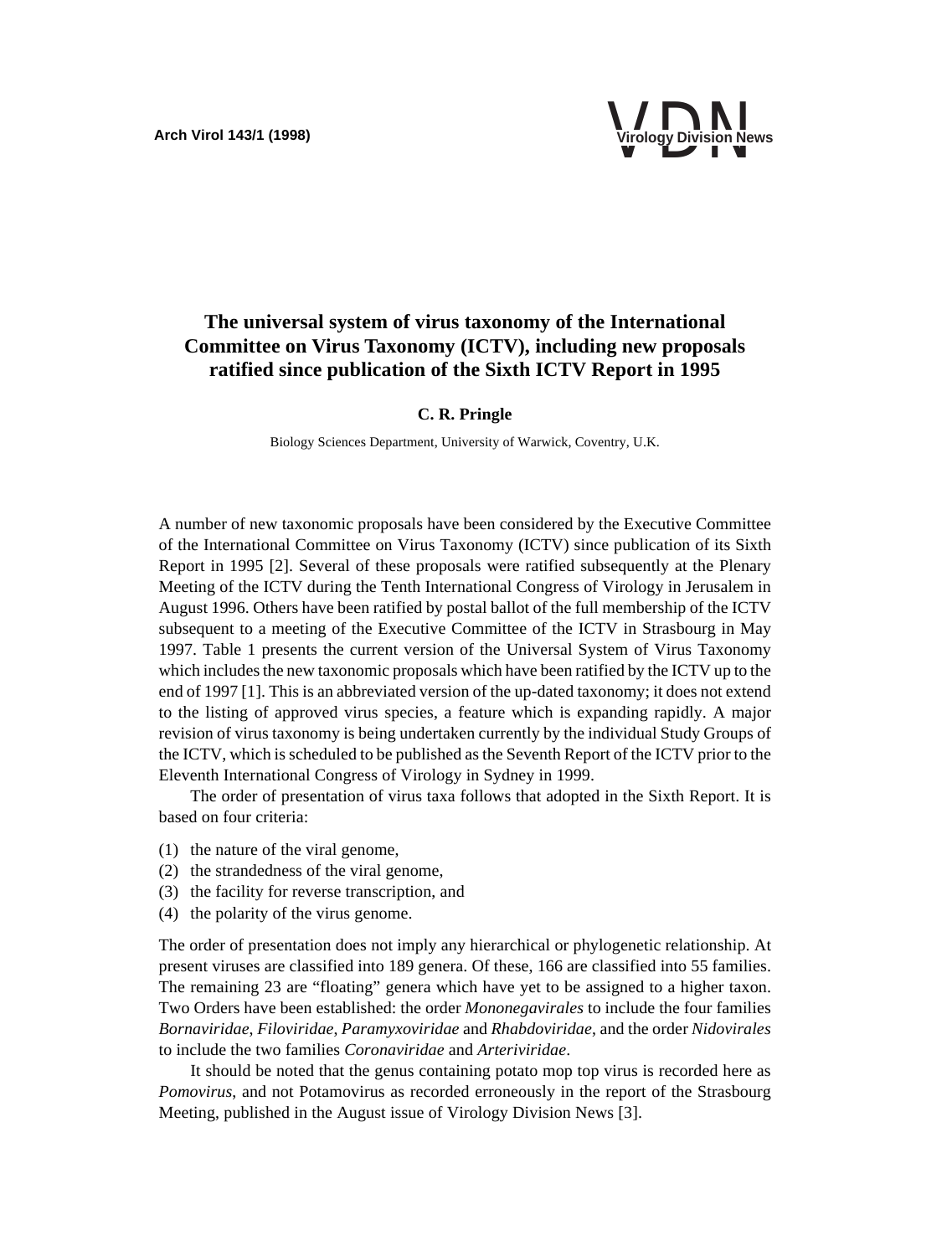| The DNA viruses | The ssDNA Viruses                                |                                                                                                                                    |                                                                                                                                                              |
|-----------------|--------------------------------------------------|------------------------------------------------------------------------------------------------------------------------------------|--------------------------------------------------------------------------------------------------------------------------------------------------------------|
| Order           | Family<br>[Sub-family]                           | Genus                                                                                                                              | Type species                                                                                                                                                 |
|                 | <i>Inoviridae</i>                                | <i>Inovirus</i><br>Plectrovirus                                                                                                    | coliphage fd<br>Acholeplasma phage L51                                                                                                                       |
|                 | Microviridae                                     | <i>Microvirus</i><br>Spiromicrovirus<br><b>Bdellomicrovirus</b><br>Chlamydiamicrovirus                                             | coliphage $\phi$ X174<br>Spiroplasma phage 4<br>Bdellovibrio phage MAC1<br>Chlamydia phage 1                                                                 |
|                 | Geminiviridae                                    | <i>Mastrevirus</i><br>Curtovirus<br><b>Begomovirus</b>                                                                             | maize streak virus<br>beet curly top virus<br>bean golden mosaic virus                                                                                       |
|                 | Circoviridae                                     | Circovirus                                                                                                                         | chicken anaemia virus                                                                                                                                        |
|                 | Parvoviridae<br>[Parvovirinae]<br>[Densovirinae] | Parvovirus<br>Erythrovirus<br>Dependovirus<br>Densovirus<br><i><u><b>Iteravirus</b></u></i><br>Contravirus                         | minute virus of mice<br>B <sub>19</sub> virus<br>adeno-associated virus 2<br>Junonia coenia densovirus<br>Bombyx mori densovirus<br>Aedes aegypti densovirus |
| The DNA Viruses | The dsDNA Viruses                                |                                                                                                                                    |                                                                                                                                                              |
| Order           | Family<br>[Sub-family]                           | Genus                                                                                                                              | Type species                                                                                                                                                 |
|                 | Myoviridae                                       | "T4-like phages"<br>"P1-like phages"<br>"P2-like phages"<br>"Mu-like phages"<br>"SPO1-like phages"<br>" <sup>oH-like</sup> phages" | coliphage T4<br>enterobacteria phage P1<br>enterobacteria phage P2<br>enterobacteria phage Mu<br>Bacillus phage SPO1<br>Halobacterium virus ¢H               |
|                 | Siphoviridae                                     | "λ-like phages"<br>"T1-like phages"<br>"T5-like phages"<br>"c2-like phages"<br>"L5-like phages"<br>"YM- like phages"               | coliphage $\lambda$<br>enterobacteria phage T1<br>enterobacteria phage T5<br>Lactococcus phage c2<br>Mycobacterium phage L5<br>Methanobacterium YM           |
|                 | Podoviridae                                      | "T7-like phages"<br>"ф29-like"<br>"P22-like"                                                                                       | coliphage T7<br>Bacillus phage $\phi$ 29<br>enterobacteria phage P22                                                                                         |

**Table 1.** The current ICTV Universal System of Virus Nomenclature, including new proposals ratified since publication of the Sixth ICTV Report in 1995, arranged according to nucleic acid type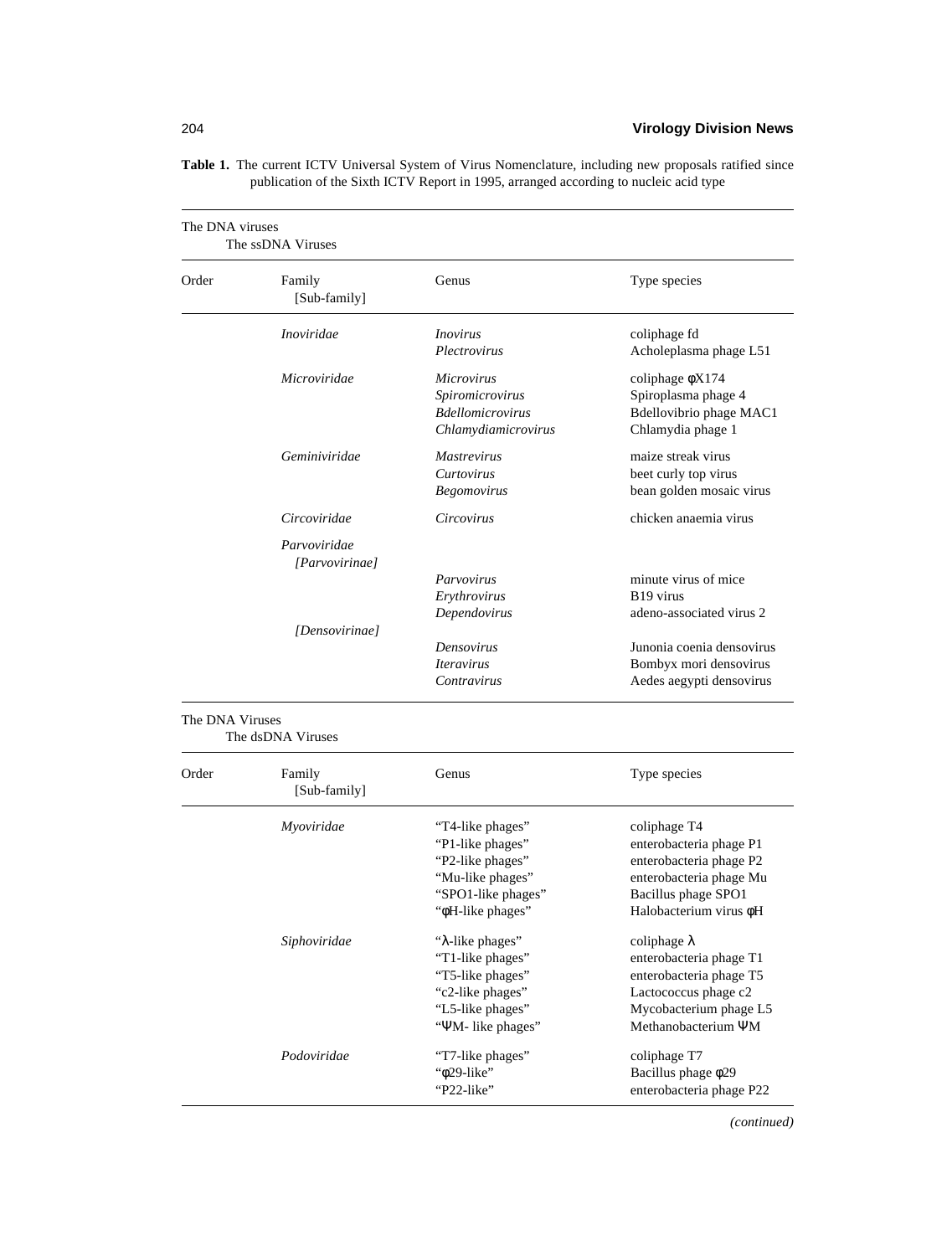## **Virology Division News** 205

| The DNA Viruses<br>The dsDNA Viruses |                                       |                                                                                                                                    |                                                                                                                                                             |
|--------------------------------------|---------------------------------------|------------------------------------------------------------------------------------------------------------------------------------|-------------------------------------------------------------------------------------------------------------------------------------------------------------|
| Order                                | Family<br>[Sub-family]                | Genus                                                                                                                              | Type species                                                                                                                                                |
|                                      | Rudiviridae                           | Rudivirus                                                                                                                          | Sulfolobus virus SIRV1                                                                                                                                      |
|                                      | Tectiviridae                          | <b>Tectivirus</b>                                                                                                                  | enterobacteria phage PRD1                                                                                                                                   |
|                                      | Corticoviridae                        | Corticovirus                                                                                                                       | Alteromonas phage PM2                                                                                                                                       |
|                                      | Lipothrixviridae                      | Lipothrixvirus                                                                                                                     | Thermoproteus virus 1                                                                                                                                       |
|                                      | Plasmaviridae                         | Plasmavirus                                                                                                                        | Acholeplasma phage L2                                                                                                                                       |
|                                      | Fuselloviridae                        | Fusellovirus                                                                                                                       | Sulfolobus virus 1                                                                                                                                          |
|                                      | Phycodnaviridae                       | Phycodnavirus                                                                                                                      | Parameecium bursaria<br>Chlorella virus                                                                                                                     |
|                                      | Poxviridae<br>[Chordopoxvirinae]      |                                                                                                                                    |                                                                                                                                                             |
|                                      |                                       | Orthopoxvirus<br>Parapoxvirus<br>Avipoxvirus<br>Capripoxvirus<br>Leporipoxvirus<br>Suipoxvirus<br>Molluscipoxvirus<br>Yabapoxvirus | vaccinia virus<br>orf virus<br>fowlpox virus<br>sheeppox virus<br>myxoma virus<br>swinepox virus<br>molluscum contagiosum virus<br>Yaba monkey tumour virus |
|                                      | [Entomopoxvirinae]                    | Entomopoxvirus A<br>Entomopoxvirus B<br>Entomopoxvirus C                                                                           | Melolontha melolontha<br>entomovirus<br>Amsacta moorei entomovirus<br>Chironomus luridus<br>entomovirus                                                     |
|                                      | Iridoviridae                          | <i>Iridovirus</i><br>Chloriridivirus<br>Ranavirus<br>Lymphocystivirus                                                              | Chilo iridescent virus<br>mosquito iridescent virus<br>frog virus 3<br>flounder virus                                                                       |
|                                      | Polydnaviridae                        | <i>Ichnovirus</i><br>Bracovirus                                                                                                    | Campoletis sonorensis virus<br>Cotesia melanoscela virus                                                                                                    |
|                                      | Herpesviridae<br>[Alphaherpesvirinae] | Simplexvirus                                                                                                                       | human herpesvirus 1                                                                                                                                         |
|                                      | [Betaherpesvirinae]                   | Varicellovirus<br>Cytomegalovirus<br>Muromegalovirus<br>Roseolovirus                                                               | human herpesvirus 3<br>human herpesvirus 5<br>murine cytomegalovirus 1<br>human herpesvirus 6                                                               |
|                                      | [Gammaherpesvirinae]                  | Lymphocryptovirus<br><b>Rhadinovirus</b>                                                                                           | human herpesvirus 4<br>ateline herpesvirus 2                                                                                                                |

**Table 1** *(continued)*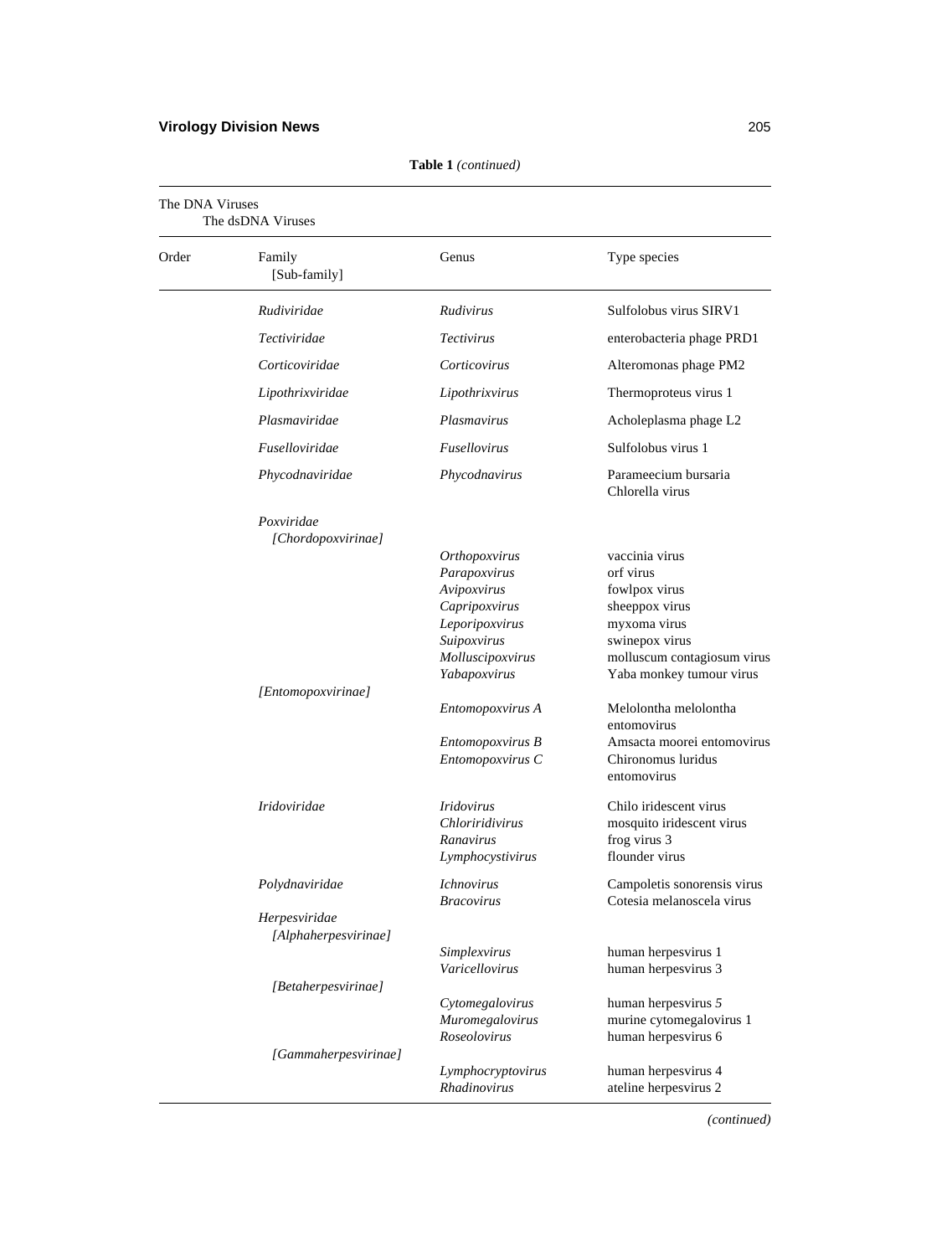| The DNA Viruses<br>The dsDNA Viruses |                        |                                             |                                                                                   |
|--------------------------------------|------------------------|---------------------------------------------|-----------------------------------------------------------------------------------|
| Order                                | Family<br>[Sub-family] | Genus                                       | Type species                                                                      |
|                                      | Papovaviridae          | Polyomavirus<br>Papillomavirus              | murine polyoma virus<br>cottontail rabbit papilloma-<br>virus (Shope)             |
|                                      | Adenoviridae           | <b>Mastadenovirus</b><br>Aviadenovirus      | human adenovirus 2<br>fowl adenovirus 1                                           |
|                                      | <b>Baculoviridae</b>   | Nucleopolyhedrovirus<br><i>Granulovirus</i> | Autographa californica<br>nucleopolyhedrovirus<br>Cydia pomonella<br>granulovirus |
|                                      |                        | "African swine fever-<br>like viruses"      | African swine fever virus                                                         |
|                                      |                        | Rhizidiovirus                               | Rhizidiomyces virus                                                               |

**Table 1** *(continued)*

The DNA and RNA Reverse Transcribing Viruses

| Order | Family<br>[Sub-family] | Genus                                     | Type species                      |
|-------|------------------------|-------------------------------------------|-----------------------------------|
|       | Hepadnaviridae         | Orthohepadnavirus                         | hepatitis B virus                 |
|       |                        | Avihepadnavirus                           | duck hepatitis B virus            |
|       | Caulimoviridae         | <b>Badnavirus</b>                         | Commelina yellow mottle<br>virus  |
|       |                        | Caulimovirus                              | cauliflower mosaic virus          |
|       |                        | "rice tungro bacilliform-like<br>viruses" | rice tungro bacilliform virus     |
|       |                        | "legume-infecting viruses"                | soybean chlorotic mottle virus    |
|       |                        | "cassava vein mottle-like<br>viruses"     | cassava vein mottle virus         |
|       | Retroviridae           | "Mammalian type B<br>retroviruses"        | mouse mammary tumour<br>virus     |
|       |                        | "Mammalian type C<br>retroviruses"        | murine leukaemia virus            |
|       |                        | "Avian type C retroviruses"               | avian leucosis virus              |
|       |                        | "Type D retroviruses"                     | Mason-Pfizer monkey<br>virus      |
|       |                        | "BLV-HTLV retroviruses"                   | bovine leukaemia virus            |
|       |                        | Lentivirus                                | human immunodeficiency<br>virus 1 |
|       |                        | Spumavirus                                | human spumavirus                  |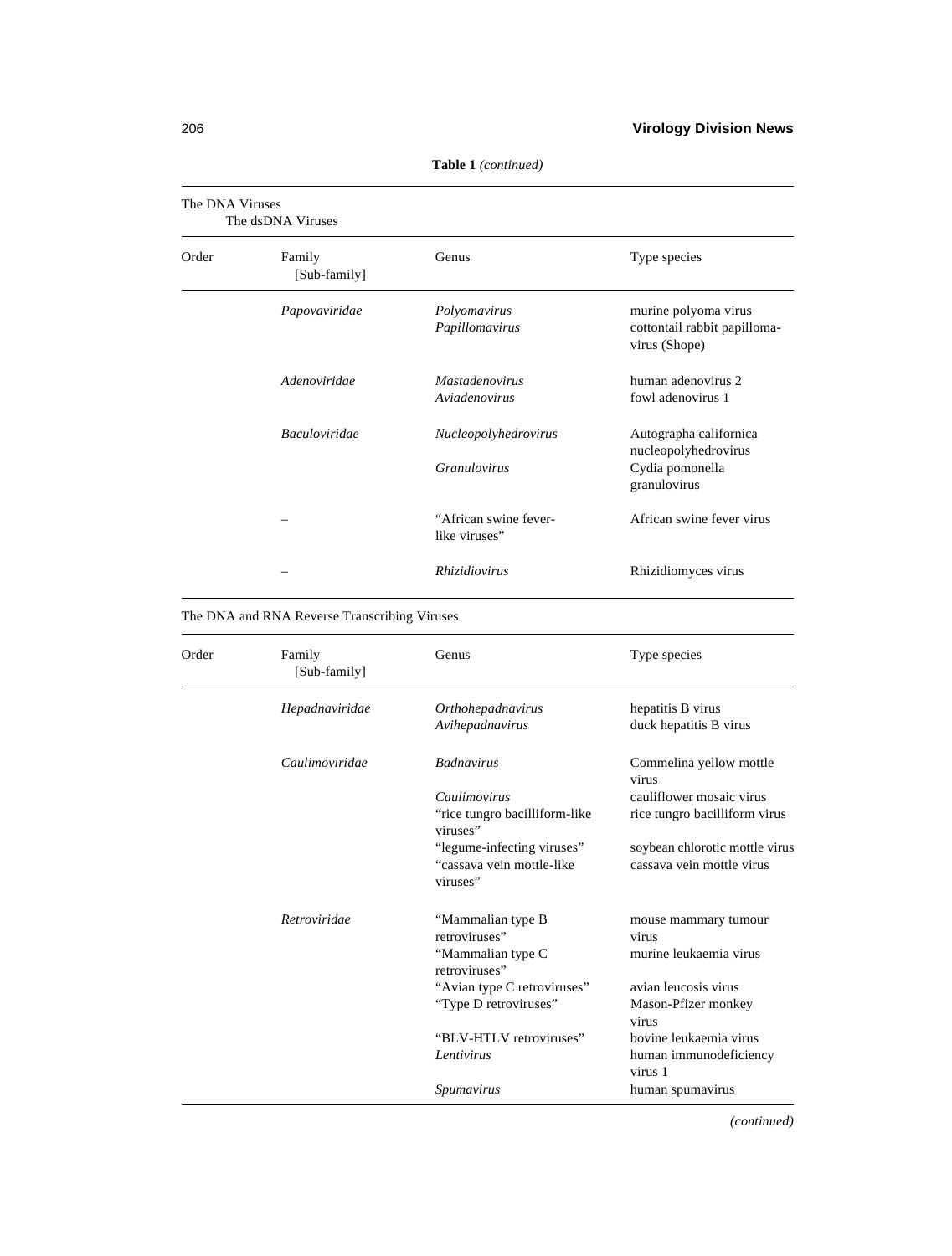## **Virology Division News** 207

| Order | Family<br>[Sub-family] | Genus                       | Type species                             |
|-------|------------------------|-----------------------------|------------------------------------------|
|       | Cystoviridae           | Cystovirus                  | Pseudomonas phage $\phi$ 6               |
|       | Reoviridae             | <i><b>Orthoreovirus</b></i> | reovirus 3                               |
|       |                        | <i><b>Orbivirus</b></i>     | bluetongue virus 1                       |
|       |                        | Rotavirus                   | simian rotavirus SA11                    |
|       |                        | Coltivirus                  | Colorado tick fever virus                |
|       |                        | Aquareovirus                | golden shiner virus                      |
|       |                        | Cypovirus                   | Bombyx mori ccypovirus 1                 |
|       |                        | Fijivirus                   | Fiji disease virus                       |
|       |                        | Phytoreovirus               | wound tumour virus                       |
|       |                        | Oryzavirus                  | rice ragged stunt virus                  |
|       | <b>Birnaviridae</b>    | Aquabirnavirus              | infectious pancreatic<br>necrosis virus  |
|       |                        | Avibirnavirus               | infectious bursal disease virus          |
|       |                        | Entomobirnavirus            | Drosophila X virus                       |
|       | Totiviridae            | <b>Totivirus</b>            | Saccharomyces cerevisiae<br>virus LA     |
|       |                        | Giardiavirus                | Giardia lamblia virus                    |
|       |                        | Leishmaniavirus             | Leishmania RNA virus 1-1                 |
|       | Partitiviridae         | Partitivirus                | Gaeumannomyces graminis<br>virus 019/6-A |
|       |                        | Chrysovirus                 | Pennicillium chrysogenum<br>virus        |
|       |                        | Alphacryptovirus            | white clover cryptic virus 1             |
|       |                        | Betacryptovirus             | white clover cryptic virus 2             |
|       | Hypoviridae            | Hypovirus                   | Cryphonectria hypovirus<br>1-EP713       |

**Table 1** *(continued)*

| Order           | Family<br>[Sub-family] | Genus                | Type species                         |
|-----------------|------------------------|----------------------|--------------------------------------|
| Mononegavirales |                        |                      |                                      |
|                 | Paramyxoviridae        |                      |                                      |
|                 | [Paramyxovirinae]      |                      |                                      |
|                 |                        | Paramyxovirus        | human parainfluenza virus 1          |
|                 |                        | <i>Morbillivirus</i> | measles virus                        |
|                 |                        | <i>Rubulavirus</i>   | mumps virus                          |
|                 | [Pneumovirinae]        |                      |                                      |
|                 |                        | Pneumovirus          | human respiratory syncytial<br>virus |
|                 |                        | (Unnamed genus)      | turkey rhinotracheitis virus         |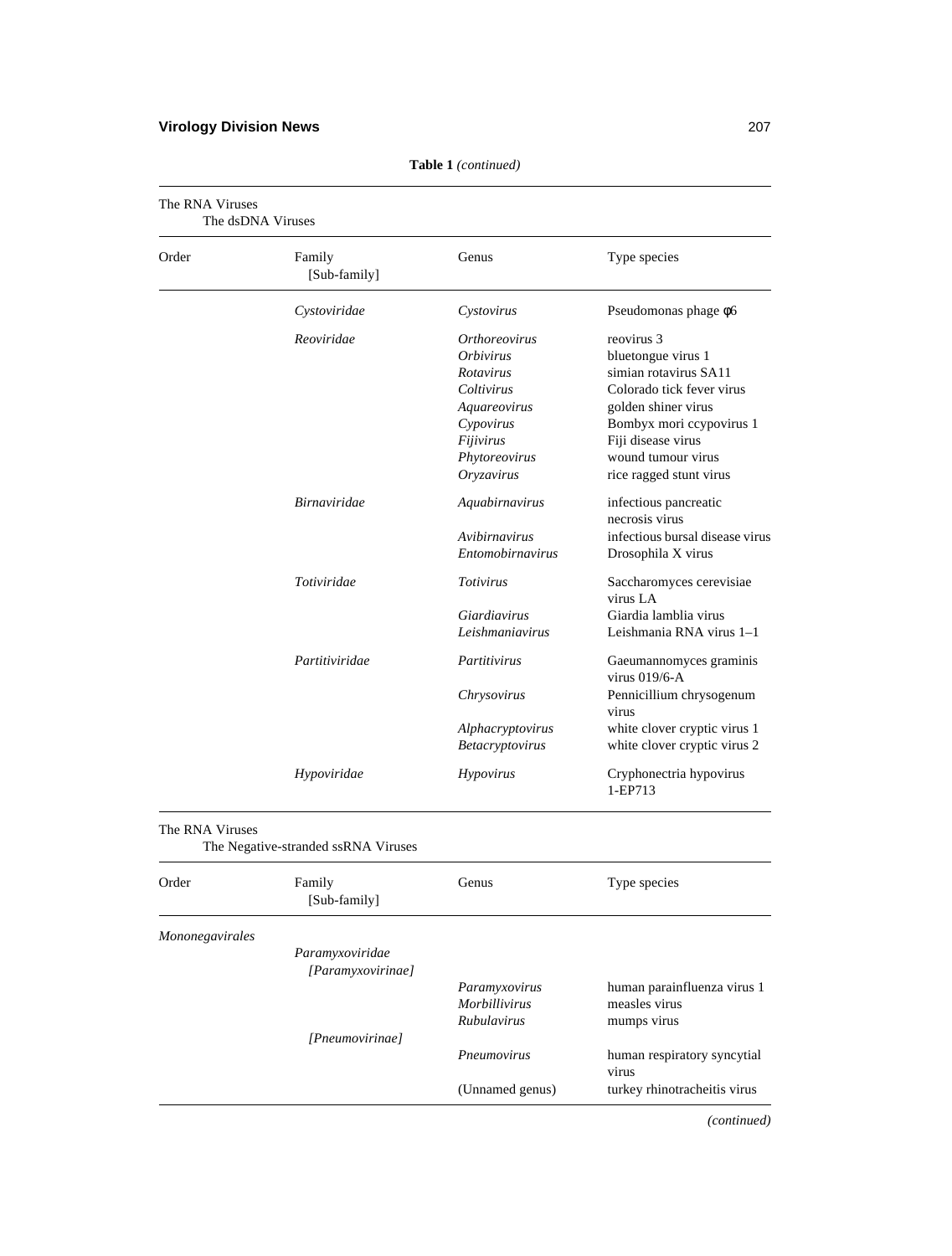| The RNA Viruses<br>The Negative stranded ssRNA Viruses |                        |                          |                                         |
|--------------------------------------------------------|------------------------|--------------------------|-----------------------------------------|
| Order                                                  | Family<br>[Sub-family] | Genus                    | Type species                            |
|                                                        | Rhabdoviridae          | Vesiculovirus            | vesicular stomatitis Indiana<br>virus   |
|                                                        |                        | Lyssavirus               | rabies virus                            |
|                                                        |                        | Ephemerovirus            | bovine ephemeral fever virus            |
|                                                        |                        | Cytorhabdovirus          | lettuce necrotic yellows virus          |
|                                                        |                        | <b>Nucleorhabdovirus</b> | potato yellow dwarf virus               |
|                                                        | Filoviridae            | Filovirus                | Marburg virus                           |
|                                                        | <b>Bornaviridae</b>    | <b>Bornavirus</b>        | Borna disease virus                     |
|                                                        | Orthomyxoviridae       | Influenzavirus A         | Influenza A virus                       |
|                                                        |                        | Influenzavirus B         | Influenza B virus                       |
|                                                        |                        | Influenzavirus C         | Influenza C virus                       |
|                                                        |                        | <b>Thogotovirus</b>      | Thogoto virus                           |
|                                                        | Bunyaviridae           | <b>Bunyavirus</b>        | Bunyamwera virus                        |
|                                                        |                        | <b>Hantavirus</b>        | Hantaan virus                           |
|                                                        |                        | <b>Nairovirus</b>        | Nairobi sheep disease virus             |
|                                                        |                        | Phlebovirus              | Sicilian sandfly fever virus            |
|                                                        |                        | Tospovirus               | tomato spotted wilt virus               |
|                                                        | Arenaviridae           | Arenavirus               | Lymphocytic choriomeningi-<br>tis virus |
|                                                        |                        | Tenuivirus               | rice stripe virus                       |

### The RNA Viruses

The Positive-stranded RNA Viruses

| Order | Family<br>[Sub-family] | Genus                | Type species                  |
|-------|------------------------|----------------------|-------------------------------|
|       | Leviviridae            | Levivirus            | enterobacteria phage MS2      |
|       |                        | <i>Allolevivirus</i> | enterobacteria phage $Q\beta$ |
|       | Picornaviridae         | <i>Enterovirus</i>   | poliovirus 1                  |
|       |                        | <i>Rhinovirus</i>    | human rhinovirus 1A           |
|       |                        | Hepatovirus          | hepatitis A virus             |
|       |                        | Cardiovirus          | encephalomyocarditis virus    |
|       |                        | Aphthovirus          | foot-and-mouth disease virus  |
|       |                        | Parechovirus         | human echovirus 22            |
|       | Sequiviridae           | Sequivirus           | parsnip yellow fleck virus    |
|       |                        | Waikavirus           | rice tungro spherical virus   |
|       | Comoviridae            | Comovirus            | cowpea mosaic virus           |
|       |                        | Fabavirus            | broad bean wilt virus 1       |
|       |                        | <b>Nepovirus</b>     | tobacco ringspot virus        |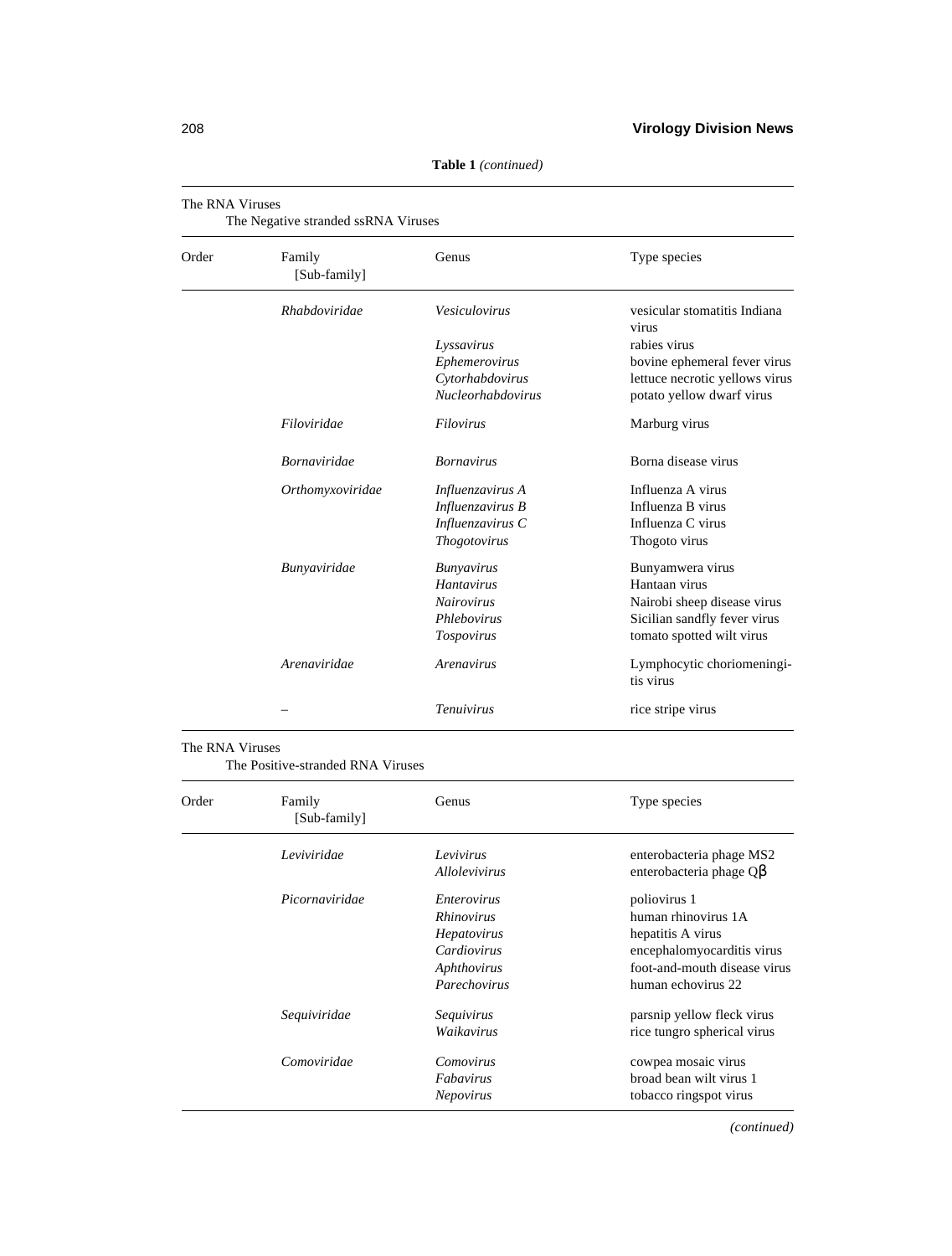| Order       | Family<br>[Sub-family] | Genus                                                                                    | Type species                                                                                                                            |
|-------------|------------------------|------------------------------------------------------------------------------------------|-----------------------------------------------------------------------------------------------------------------------------------------|
|             | Potyviridae            | Potyvirus<br>Rymovirus<br><b>Bymovirus</b>                                               | potato virus Y<br>ryegrass mosaic virus<br>barley yellow mosaic virus                                                                   |
|             | Caliciviridae          | Calicivirus                                                                              | vesicular exanthema of swine<br>virus                                                                                                   |
|             | Astroviridae           | <i>Astrovirus</i>                                                                        | human astrovirus 1                                                                                                                      |
|             | Nodaviridae            | Alphanodavirus<br><b>Betanodavirus</b>                                                   | Nodamura virus<br>striped jack nervous necrosis<br>virus                                                                                |
|             | Tetraviridae           | <i>Betatetravirus</i><br><i><b>Omegatetravirus</b></i>                                   | Nudaurelia capensis $\beta$ virus<br>Nudaurelia capensis @ virus                                                                        |
|             | Tombusviridae          | Tombusvirus<br>Carmovirus<br>Necrovirus<br><b>Dianthovirus</b><br><b>Machlomovirus</b>   | tomato bushy stunt virus<br>carnation mottle virus<br>tomato necrosis virus<br>carnation ringspot virus<br>maize chlorotic mottle virus |
| Nidovirales | Coronaviridae          | Coronavirus                                                                              | avian infectious bronchitis<br>virus                                                                                                    |
|             |                        | Torovirus                                                                                | Berne virus                                                                                                                             |
|             | Arteriviridae          | Arterivirus                                                                              | equine arteritis virus                                                                                                                  |
|             | Togaviridae            | Alphavirus<br><i>Rubivirus</i>                                                           | Sindbis virus<br>rubella virus                                                                                                          |
|             | Flaviviridae           | <i>Flavivirus</i><br>Pestivirus<br>Hepacivirus                                           | yellow fever virus<br>bovine diarrhoea virus<br>hepatitis C virus                                                                       |
|             | <b>Bromoviridae</b>    | Alfamovirus<br><b>Ilaravirus</b><br>Bromovirus<br>Cucumovirus<br><i><b>Oleavirus</b></i> | alfalfa mosaic virus<br>tobacco streak virus<br>brome mosaic virus<br>cucumber mosaic virus<br>olive latent virus                       |
|             | Closteroviridae        | Closterovirus<br>Crinivirus                                                              | beet yellows virus<br>lettuce infectious yellows virus                                                                                  |
|             | <b>Barnaviridae</b>    | <b>Barnavirus</b>                                                                        | mushroom bacilliform virus                                                                                                              |
|             |                        | Tobamovirus                                                                              | tobacco mosaic virus                                                                                                                    |
|             |                        | Tobravirus                                                                               | tobacco rattle virus                                                                                                                    |
|             |                        | Hordeivirus                                                                              | barley stripe mosaic virus                                                                                                              |

**Table 1** *(continued)*